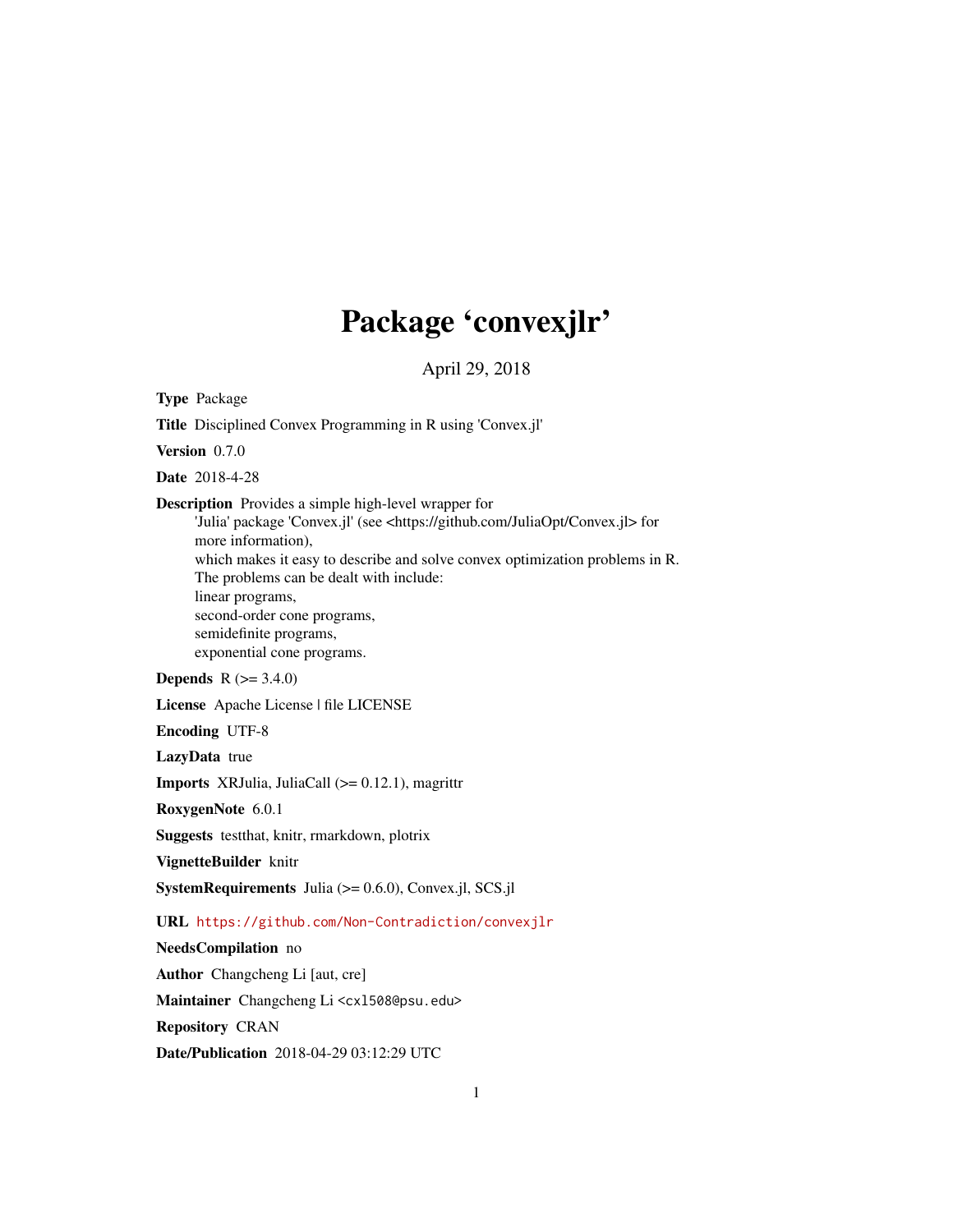## R topics documented:

| 3                |
|------------------|
| $\overline{3}$   |
| $\overline{4}$   |
| 5                |
| 5                |
| 5                |
| 6                |
| 6                |
| 7                |
| 7                |
| 8                |
| 8                |
| 8                |
| 9                |
| 9                |
| $\boldsymbol{Q}$ |
| 10               |
| 10               |
| 10               |
| 11               |
| 11               |
| 11               |
| 12               |
| 12               |
| 13               |
| 13               |
| 14               |
| 14               |
| 14               |
| 15               |
| 15               |
| 15               |
| 16               |
| 17               |
| 17               |
| 17               |
|                  |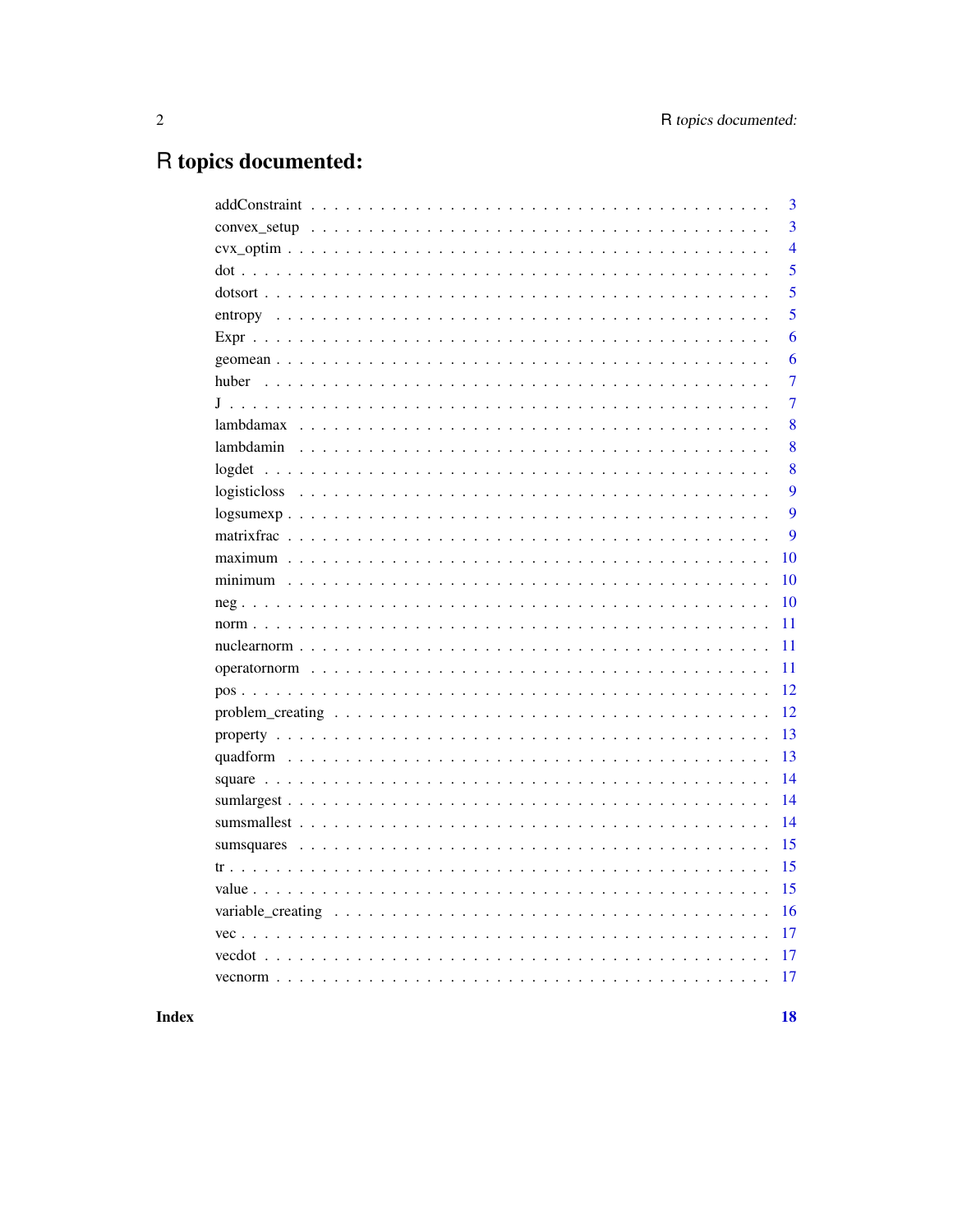<span id="page-2-0"></span>

addConstraint add additional constraints to optimization problem.

#### Usage

```
addConstraint(p, ...)
```
#### Arguments

| p        | optimization problem to add constraints. |
|----------|------------------------------------------|
| $\cdots$ | additional constraints.                  |

#### Value

the optimization problem with the additional constraints.

#### Examples

```
## Not run:
    convex_setup()
     x <- Variable(4)
    b \leftarrow J(c(1:4))p \leftarrow \text{minimize}(\text{sum}((x - b) \land 2))p \leftarrow addConstant(p, x \ge 0, x \le 3)
```

```
## End(Not run)
```
convex\_setup *Doing the setup for the package convexjlr*

#### Description

This function does the setup for the package convexjlr. Firstly it will try to establish the connect to Julia via the XRJulia interface, or try to embed julia in R through JuliaCall. Secondly it will check for the Julia packages Convex and SCS, if the packages are not found, it tries to install them into Julia. Finally, it will try to load the Julia packages and do the necessary initial setup.

#### Usage

```
convex_setup(backend = c("JuliaCall", "XRJulia"), JULIA_HOME = NULL)
```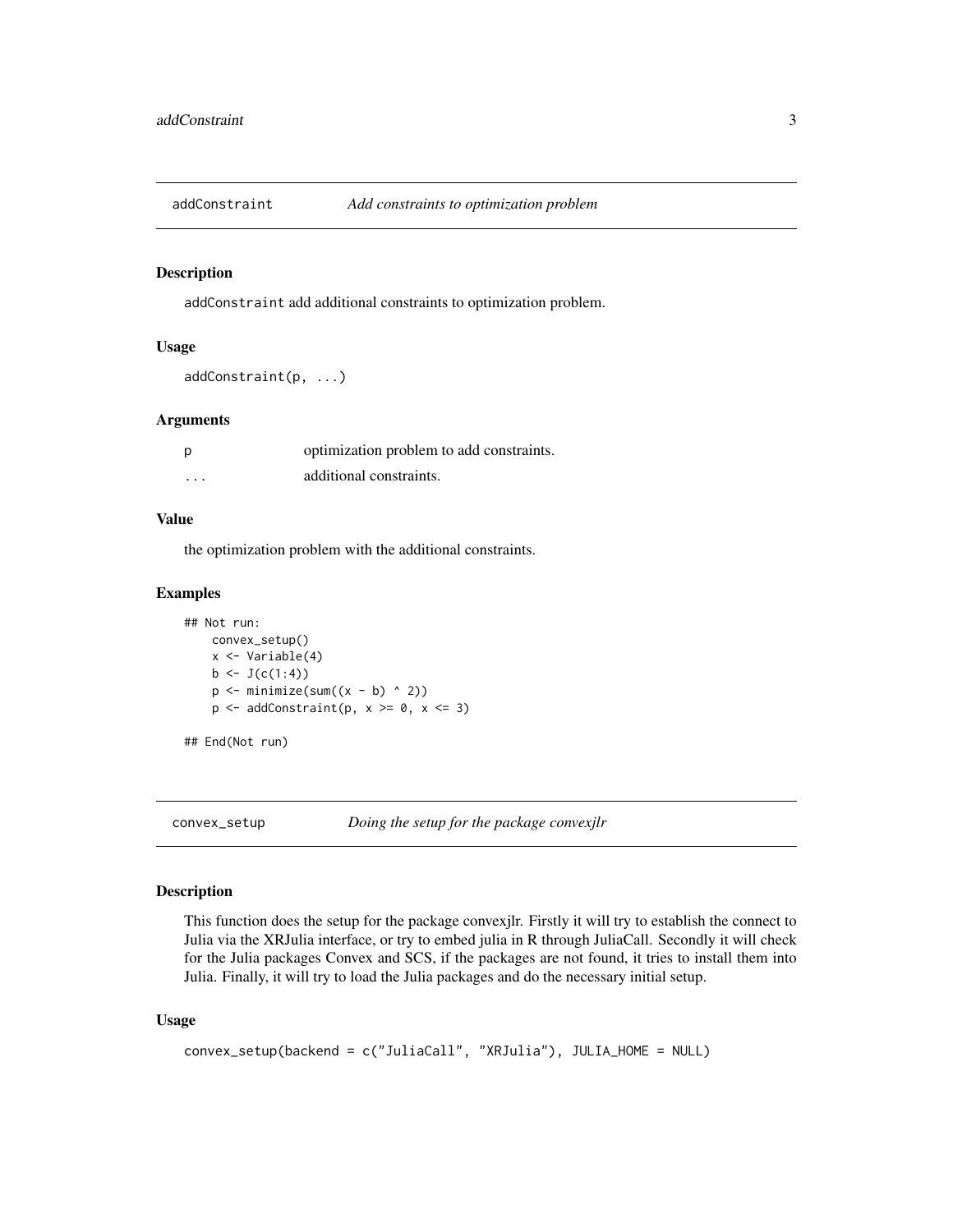#### <span id="page-3-0"></span>Arguments

| backend    | whether to use XRJulia or JuliaCall as backend                                      |
|------------|-------------------------------------------------------------------------------------|
| JULIA HOME | the path to julia binary, if not set, convex ilr will try to use the julia in path. |

#### Examples

## Not run: convex\_setup()

## End(Not run)

cvx\_optim *Solve optimization problem*

#### Description

cvx\_optim solves optimization problem using Convex.jl.

#### Usage

cvx\_optim(p)

#### Arguments

p optimization problem to be solved.

#### Value

status of optimized problem.

#### Examples

```
## Not run:
     convex_setup()
     x <- Variable()
     b \leq -1p \leftarrow \text{minimize}(\text{sum}((x - b) \land 2))cvx_optim(p)
```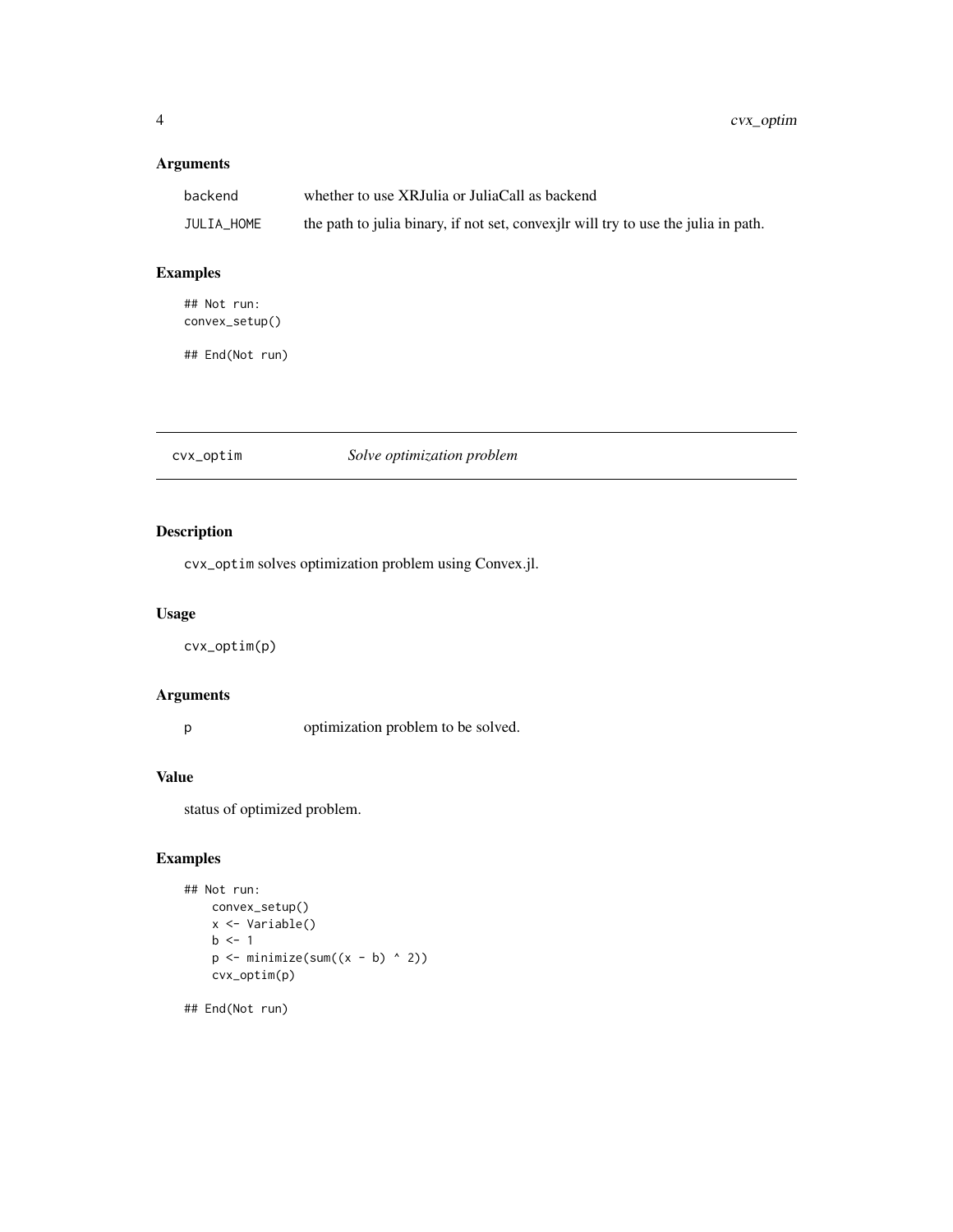<span id="page-4-0"></span>

Inner product of two input vectors.

#### Usage

 $\overline{a}$ 

dot(x, y)

#### Arguments

| x       | input vector, one input vector need to be constant. |
|---------|-----------------------------------------------------|
|         | input vector, one input vector need to be constant. |
|         |                                                     |
| dotsort | Inner product of two vectors after sorted           |

#### Description

Inner product of two input vectors after sorted.

#### Usage

dotsort(x, y)

#### Arguments

| input vector, one input vector needs to be constant. |
|------------------------------------------------------|
| input vector, one input vector needs to be constant. |
|                                                      |

| entropy | $sum(-x * log(x))$ |  |
|---------|--------------------|--|
|---------|--------------------|--|

#### Description

```
sum(-x * log(x)).
```
#### Usage

entropy(x)

#### Arguments

x input vector or matrix,  $x > 0$ .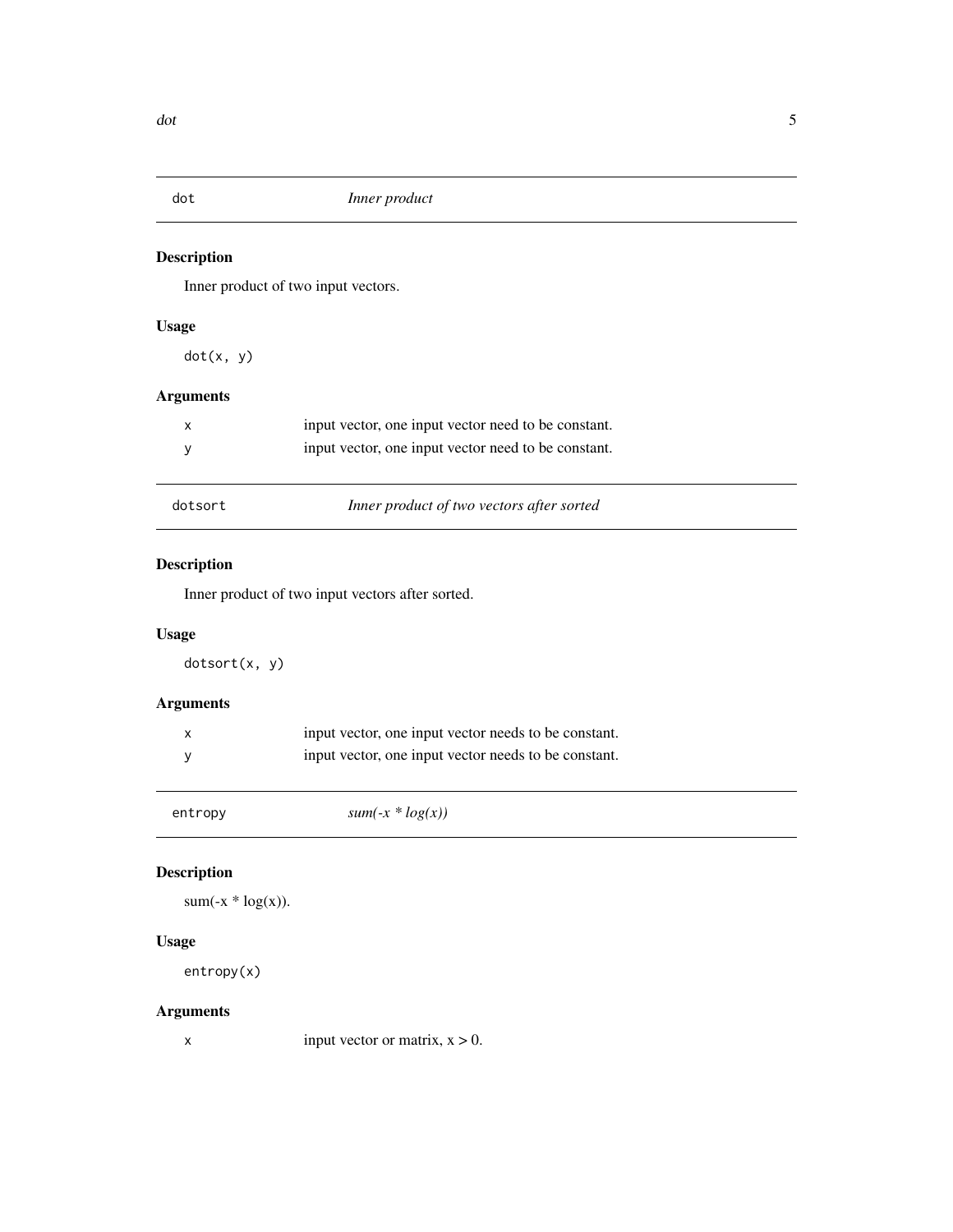<span id="page-5-0"></span>

Expr create expressions, which can be used later for problem creation.

#### Usage

Expr(x)

#### Arguments

x expression to be created.

#### Examples

```
## Not run:
    convex_setup()
    x <- Variable(2)
    x1 \leftarrow \text{Expr}(x + 1)
```
## End(Not run)

geomean *Geometric mean of x and y*

#### Description

Geometric mean of x and y.

#### Usage

geomean(x, y)

| x | input vector, $x > 0$ . |
|---|-------------------------|
|   | input vector, $y > 0$ . |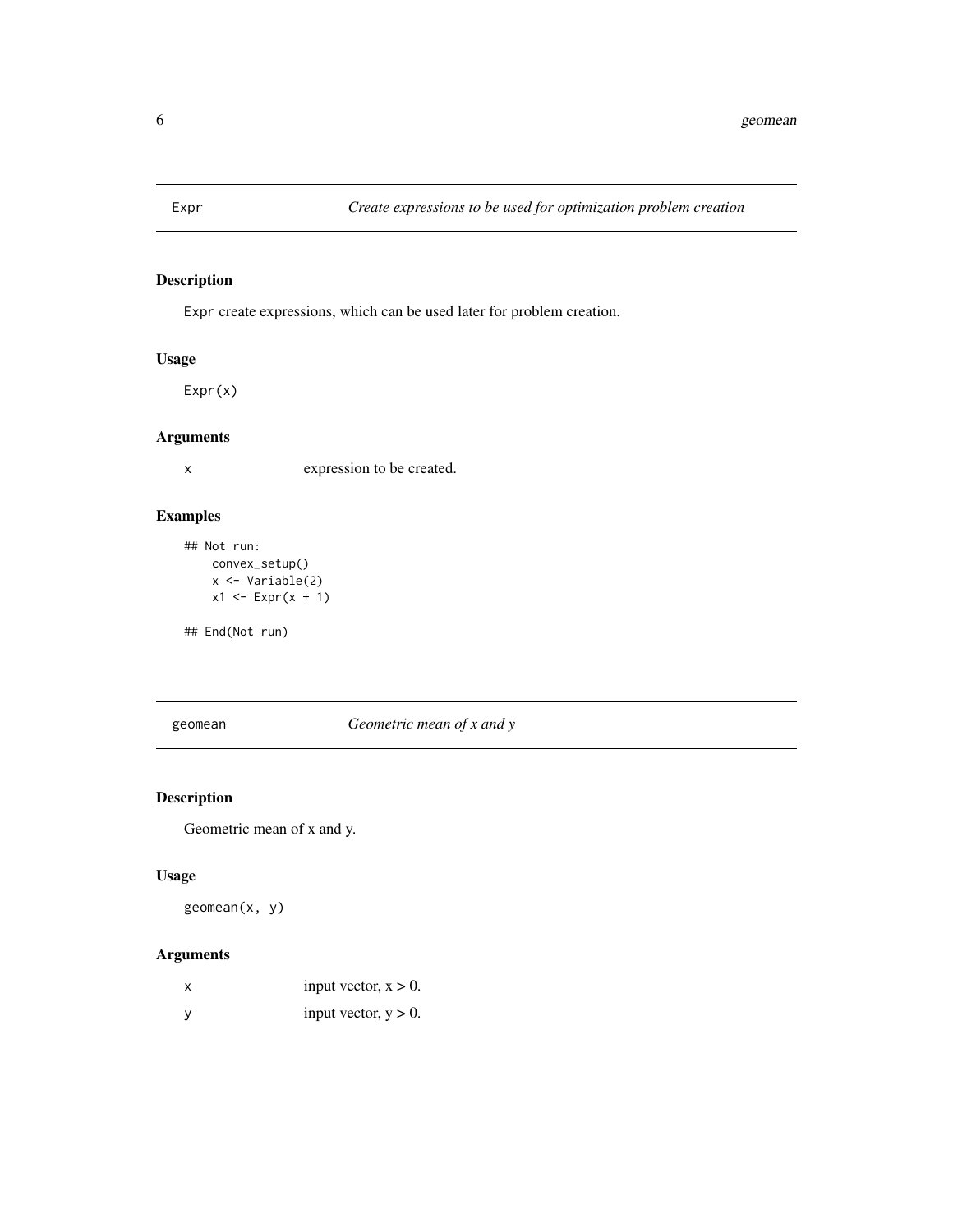<span id="page-6-0"></span>huber *Huber loss*

#### Description

Huber loss.

#### Usage

huber $(x, M = 1)$ 

#### Arguments

| X | input vector. |
|---|---------------|
| M | $M \ge 1$ .   |

#### J *Make a variable to be of Julia's awareness*

#### Description

Make a variable to be of Julia's awareness, so it can be further used in the definition of optimization problem.

#### Usage

 $J(x)$ 

#### Arguments

x the R object sent to Julia

#### Examples

```
## Not run:
    convex_setup()
    b \leftarrow J(c(1:2))
```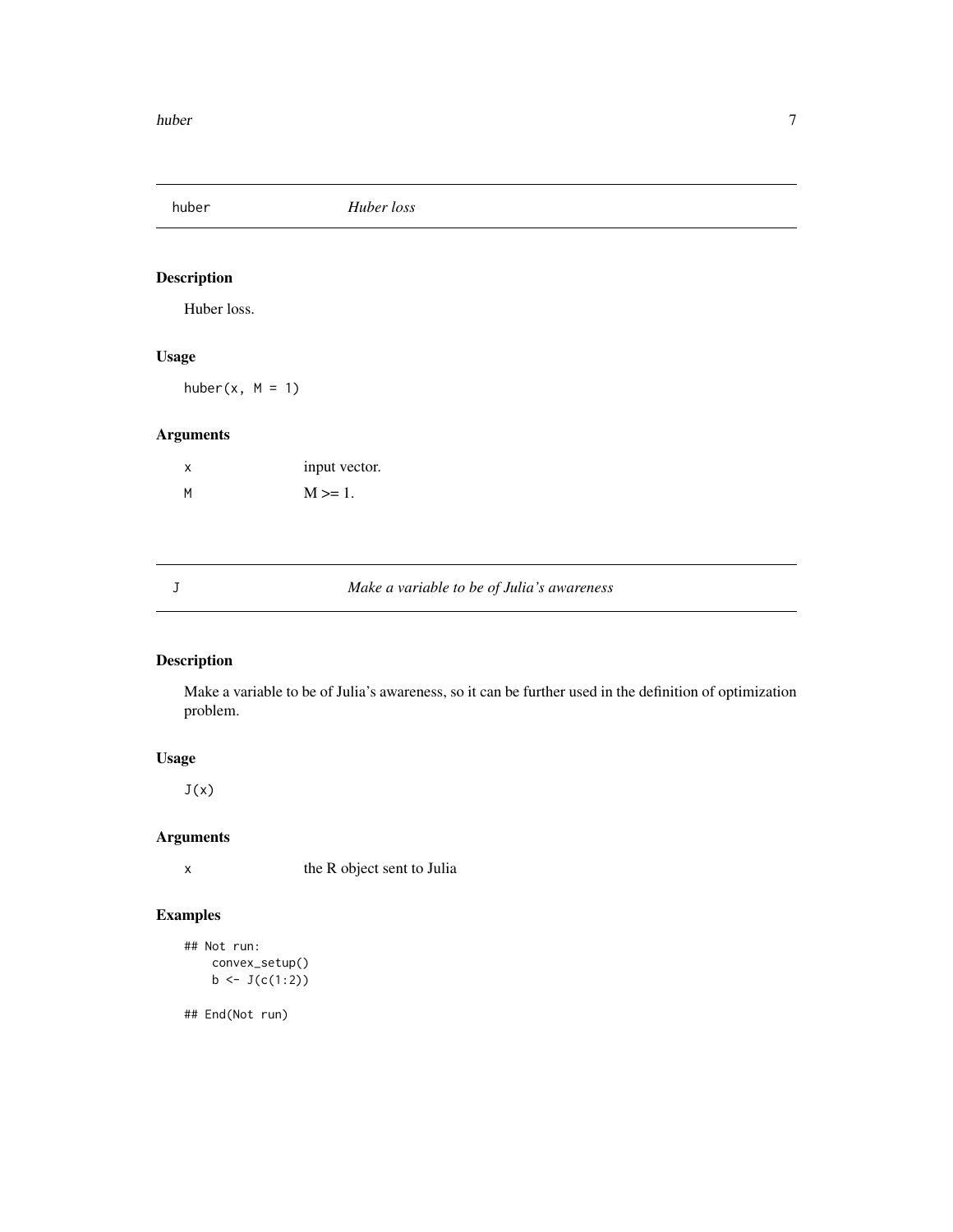<span id="page-7-0"></span>

Largest eigenvalues of x.

#### Usage

lambdamax(x)

#### Arguments

x input matrix.

lambdamin *Smallest eigenvalues of x*

#### Description

Smallest eigenvalues of x.

#### Usage

lambdamin(x)

#### Arguments

x input matrix.

logdet *Log of determinant of x*

#### Description

Log of determinant of x.

#### Usage

logdet(x)

#### Arguments

x input matrix, needs to be positive semidefinite.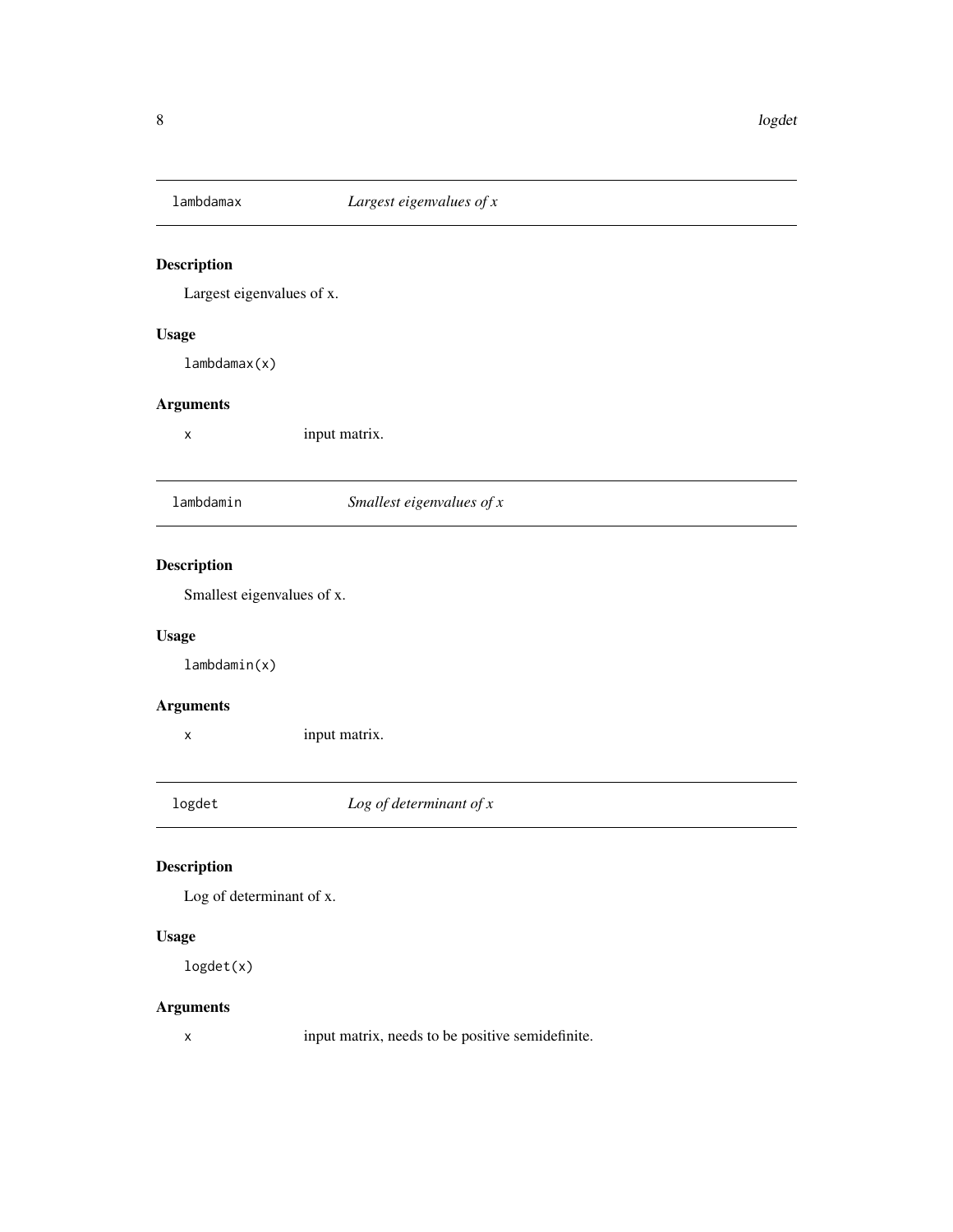<span id="page-8-0"></span>

| logisticloss                   | $log(1 + exp(x))$      |
|--------------------------------|------------------------|
| Description                    |                        |
| $log(1 + exp(x)).$             |                        |
| <b>Usage</b>                   |                        |
| logisticloss(x)                |                        |
| <b>Arguments</b>               |                        |
| X                              | input vector.          |
| logsumexp                      | log(sum(exp(x)))       |
| Description                    |                        |
| log(sum(exp(x))).              |                        |
| <b>Usage</b>                   |                        |
| logsumexp(x)                   |                        |
| <b>Arguments</b>               |                        |
| Χ                              | input vector.          |
| matrixfrac                     | $x^T P^{\wedge} - l x$ |
| Description                    |                        |
| $x^{\wedge}T P^{\wedge}$ -1 x. |                        |
| <b>Usage</b>                   |                        |
| matrixfrac(x, P)               |                        |

| input vector.                                    |
|--------------------------------------------------|
| input matrix, needs to be positive semidefinite. |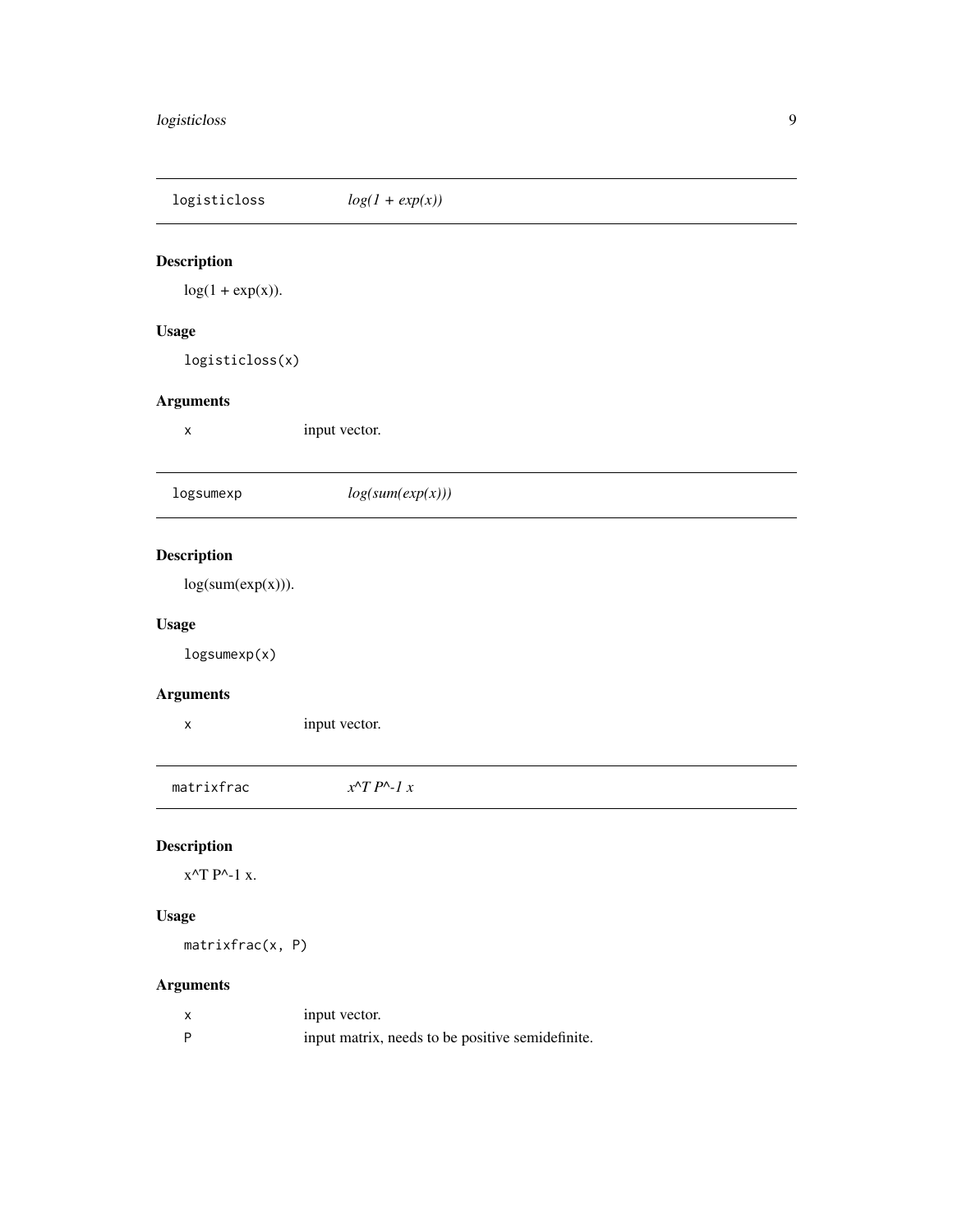<span id="page-9-0"></span>

Largest elements of input vector x.

#### Usage

maximum(x)

#### Arguments

x input vector.

minimum *Smallest elements*

#### Description

Smallest elements of input vector x.

#### Usage

minimum(x)

#### Arguments

x input vector.

neg *Negative parts*

#### Description

Negative parts of input vector x.

#### Usage

neg(x)

#### Arguments

x input vector.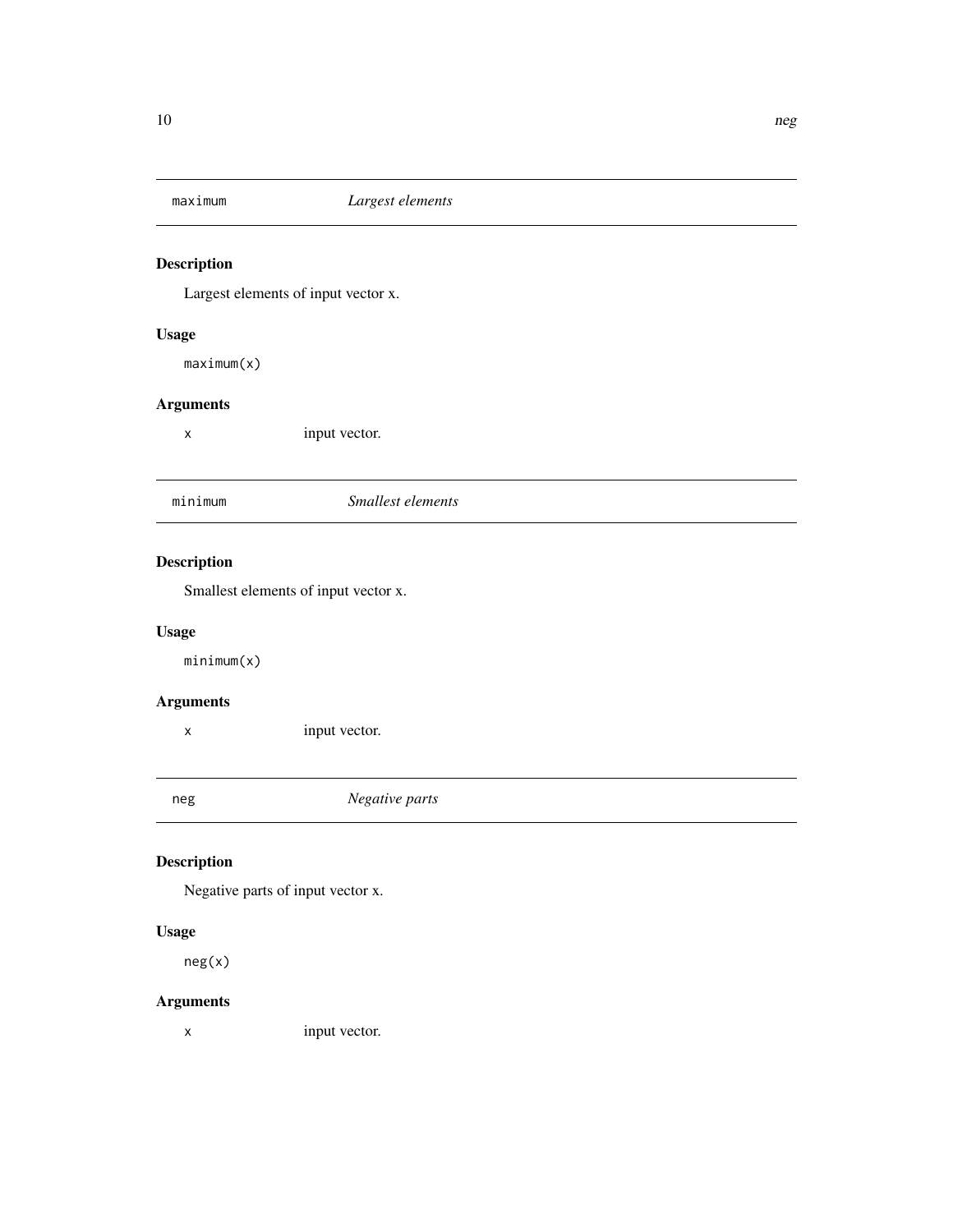<span id="page-10-0"></span>

p-norm of x.

#### Usage

 $norm(x, p = 2)$ 

#### Arguments

| x | input vector.            |
|---|--------------------------|
| D | a number greater than 1. |

#### nuclearnorm *Sum of singular values of x*

#### Description

Sum of singular values of x.

#### Usage

nuclearnorm(x)

#### Arguments

x input matrix.

operatornorm *Largest singular value of x*

#### Description

Largest singular value of x.

#### Usage

```
operatornorm(x)
```
#### Arguments

x input matrix.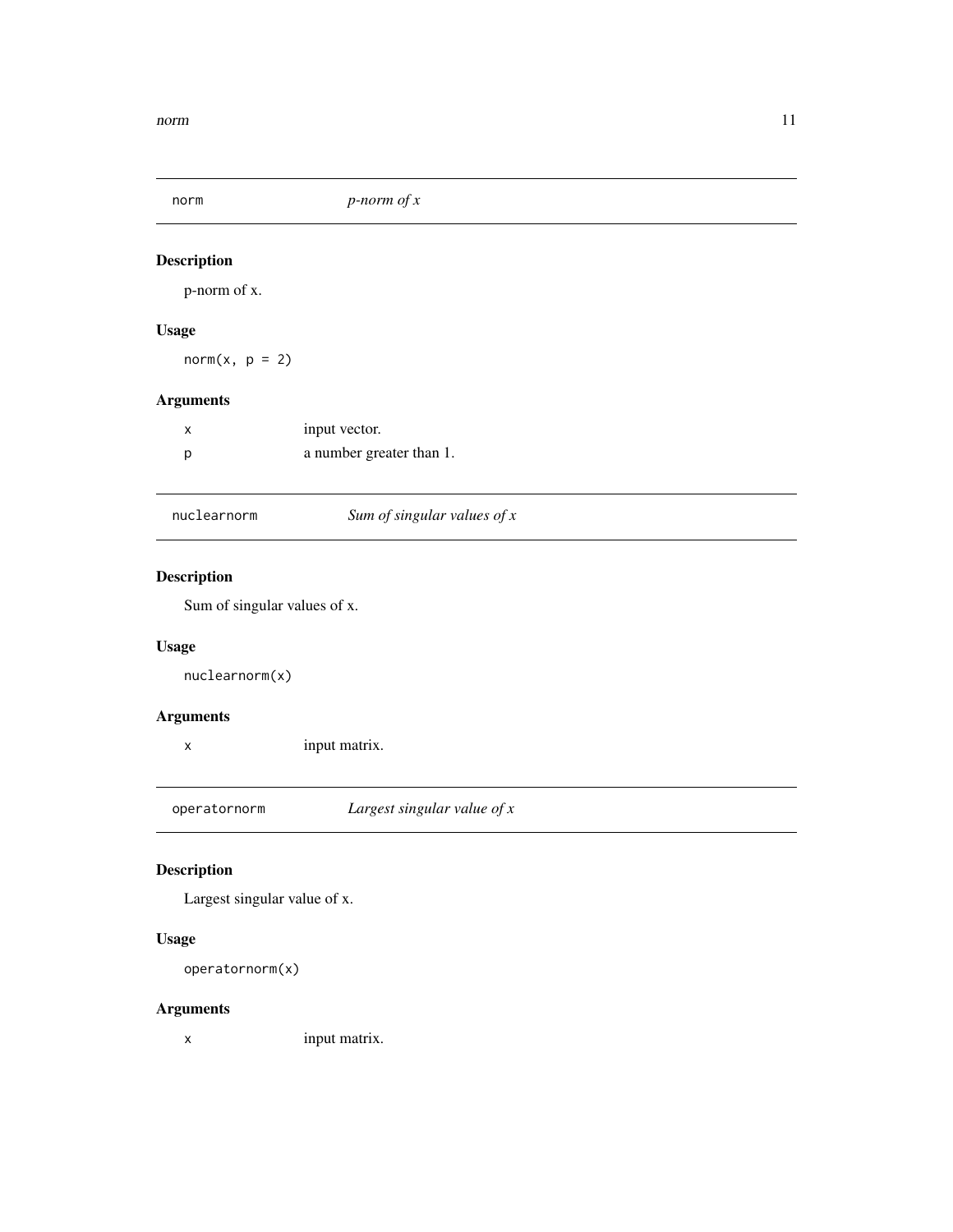<span id="page-11-0"></span>

Positive parts of input vector x.

#### Usage

pos(x)

#### Arguments

x input vector.

problem\_creating *Create optimization problem*

#### Description

Create different kinds of optimization problems with targets and constraints.

#### Usage

```
minimize(...)
maximize(...)
satisfy(...)
```
#### Arguments

... optimization targets and constraints.

#### Examples

```
## Not run:
    convex_setup()
    x <- Variable(4)
    b \leftarrow J(c(1:4))p \le - \text{minimize}(\text{sum}((x - b) \land 2), x \ge 0, x \le 3)p \le - maximize(-sum((x - b) ^ 2), x >= 0, x \le 3)
    p \leftarrow satisfy(sum((x - b) ^ 2) \leftarrow 1, x \ge 0, x \leftarrow 3)
```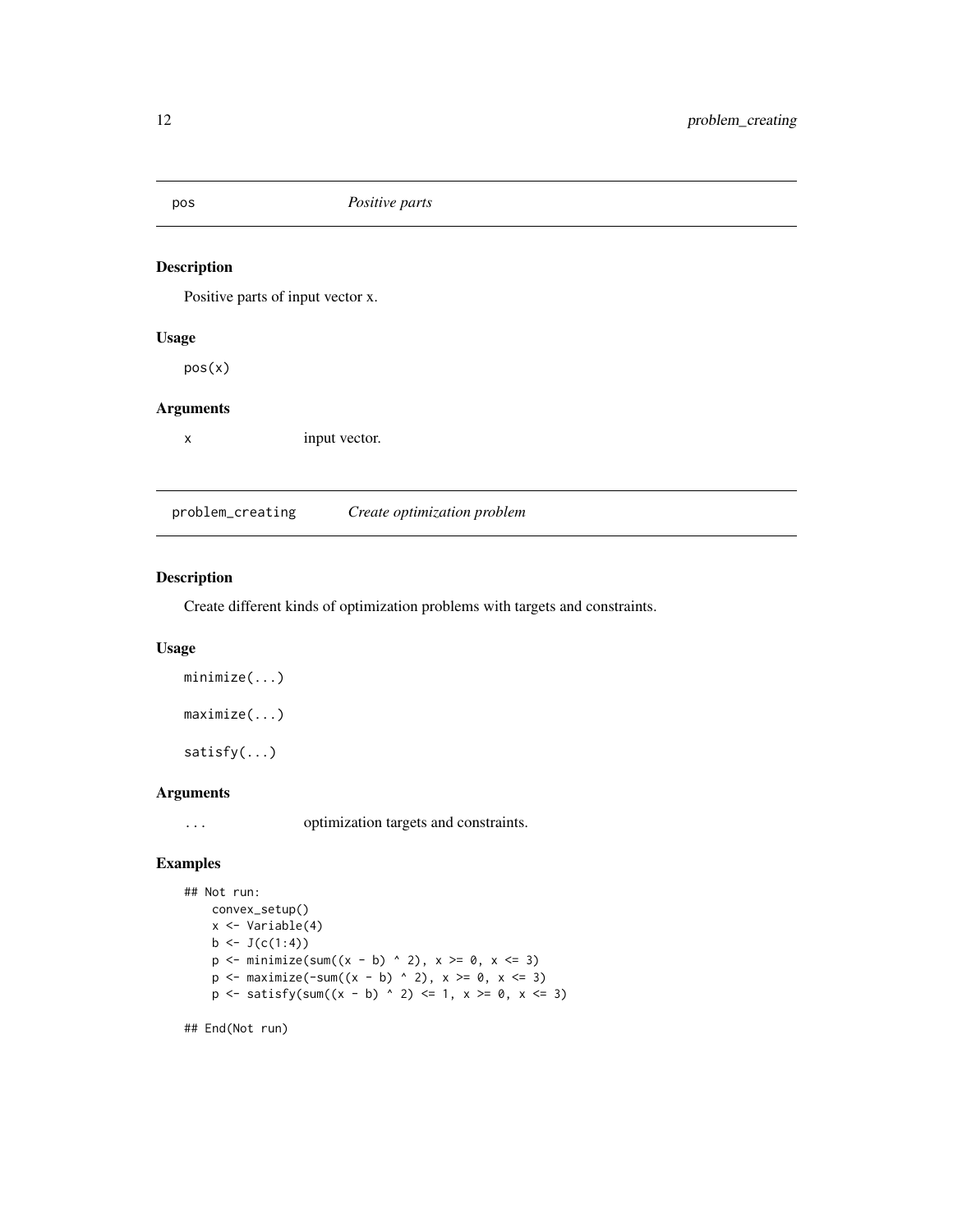<span id="page-12-0"></span>

Get properties of solved optimization problem, like the status of problem (optimal, infeasible and etc.), or the optimal value of the solved optimization problem.

#### Usage

```
status(p)
```
optval(p)

#### Arguments

p optimization problem.

#### Examples

```
## Not run:
    convex_setup()
    x <- Variable(2)
    b \leftarrow J(c(1:2))p \leftarrow \text{minimize}(\text{sum}((x - b) \land 2))cvx_optim(p)
    status(p)
    optval(p)
```
## End(Not run)

quadform *x^T P x*

#### Description

 $x^{\wedge}$ T P x.

#### Usage

quadform(x, P)

| input vector, either x or P must be constant.                                        |
|--------------------------------------------------------------------------------------|
| input matrix, either x or P must be constant. P needs to be semidefinite if x is not |
| constant.                                                                            |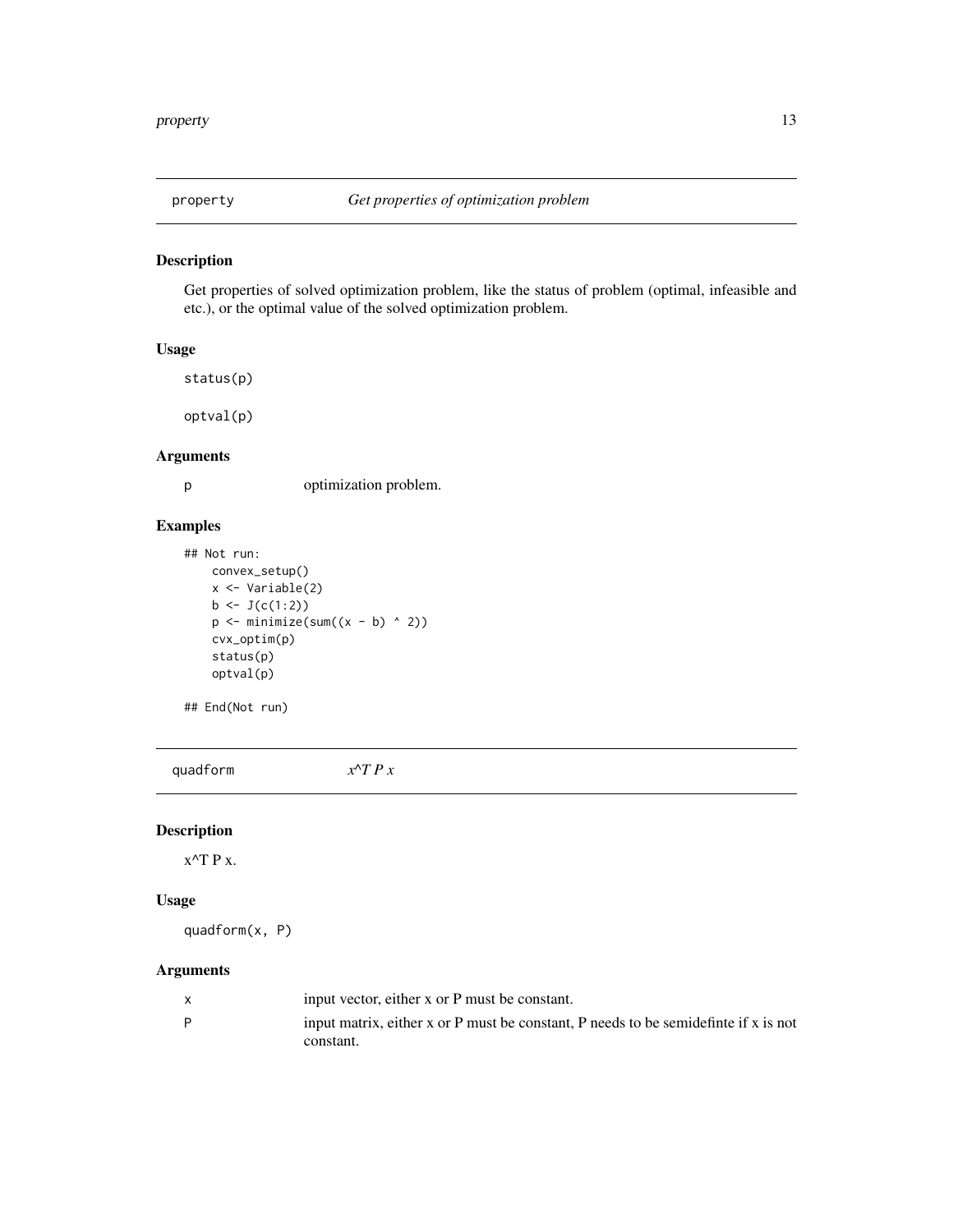<span id="page-13-0"></span>

| square             | Square of $x$               |  |
|--------------------|-----------------------------|--|
| <b>Description</b> |                             |  |
| Square of x.       |                             |  |
| <b>Usage</b>       |                             |  |
| square(x)          |                             |  |
| <b>Arguments</b>   |                             |  |
| X                  | input vector.               |  |
| sumlargest         | Sum of the largest elements |  |
| <b>Description</b> |                             |  |

Sum of k largest elements of input vector x.

#### Usage

sumlargest(x, k)

#### Arguments

| input vector.       |
|---------------------|
| a positive integer. |

sumsmallest *Sum of the smallest elements*

#### Description

Sum of k smallest elements of input vector x.

#### Usage

sumsmallest(x, k)

|   | input vector.       |
|---|---------------------|
| k | a positive integer. |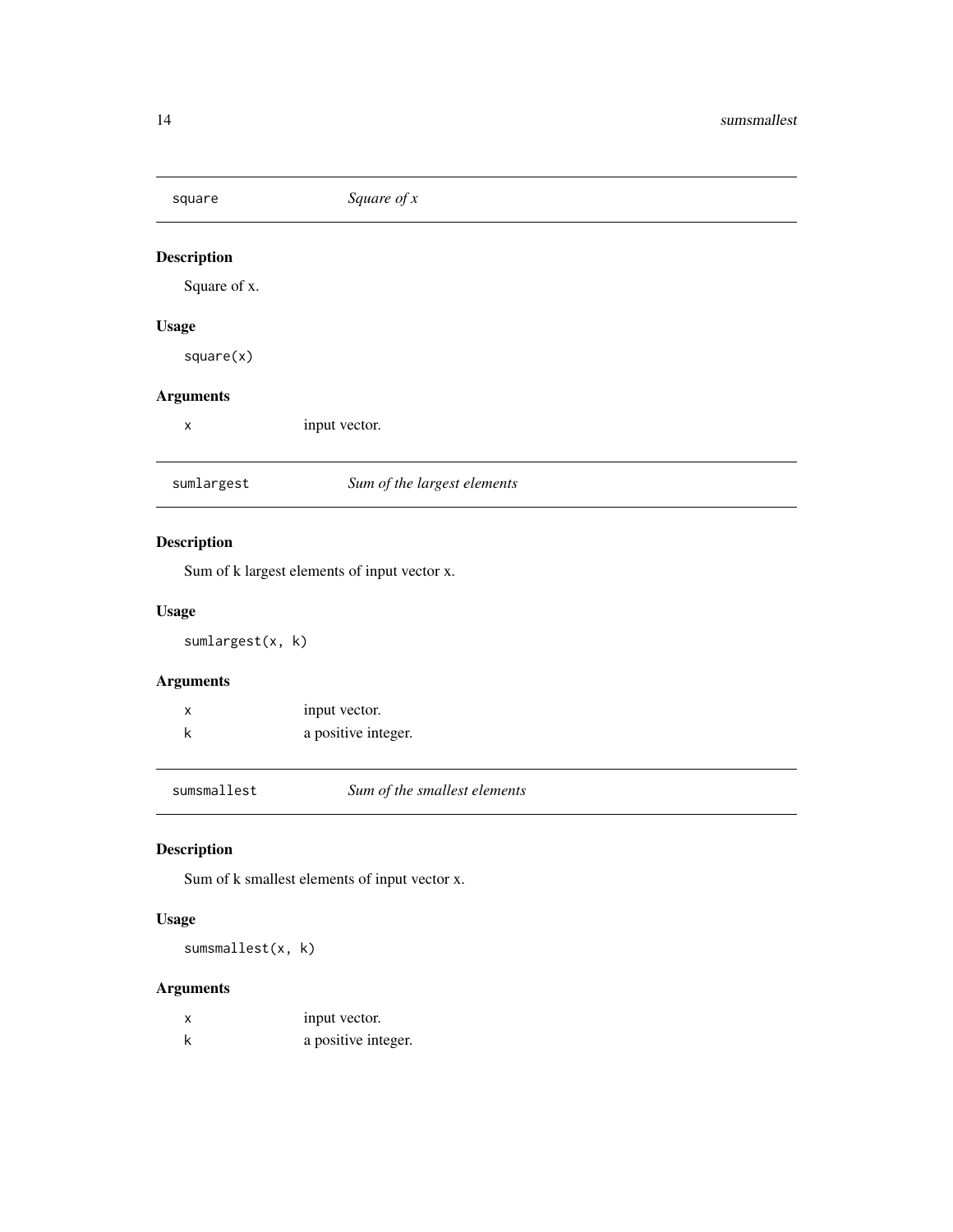<span id="page-14-0"></span>

Sum of squares of x.

#### Usage

sumsquares(x)

#### Arguments

x input vector.

#### tr *Trace of matrix*

#### Description

Trace of input matrix x.

#### Usage

tr(x)

#### Arguments

x input matrix.

value *Get values of expressions at optimizer*

#### Description

Value returns the values of expressions at optimizer (minimizer, maximizer and etc.).

#### Usage

value(...)

#### Arguments

... expressions needed to evaluate.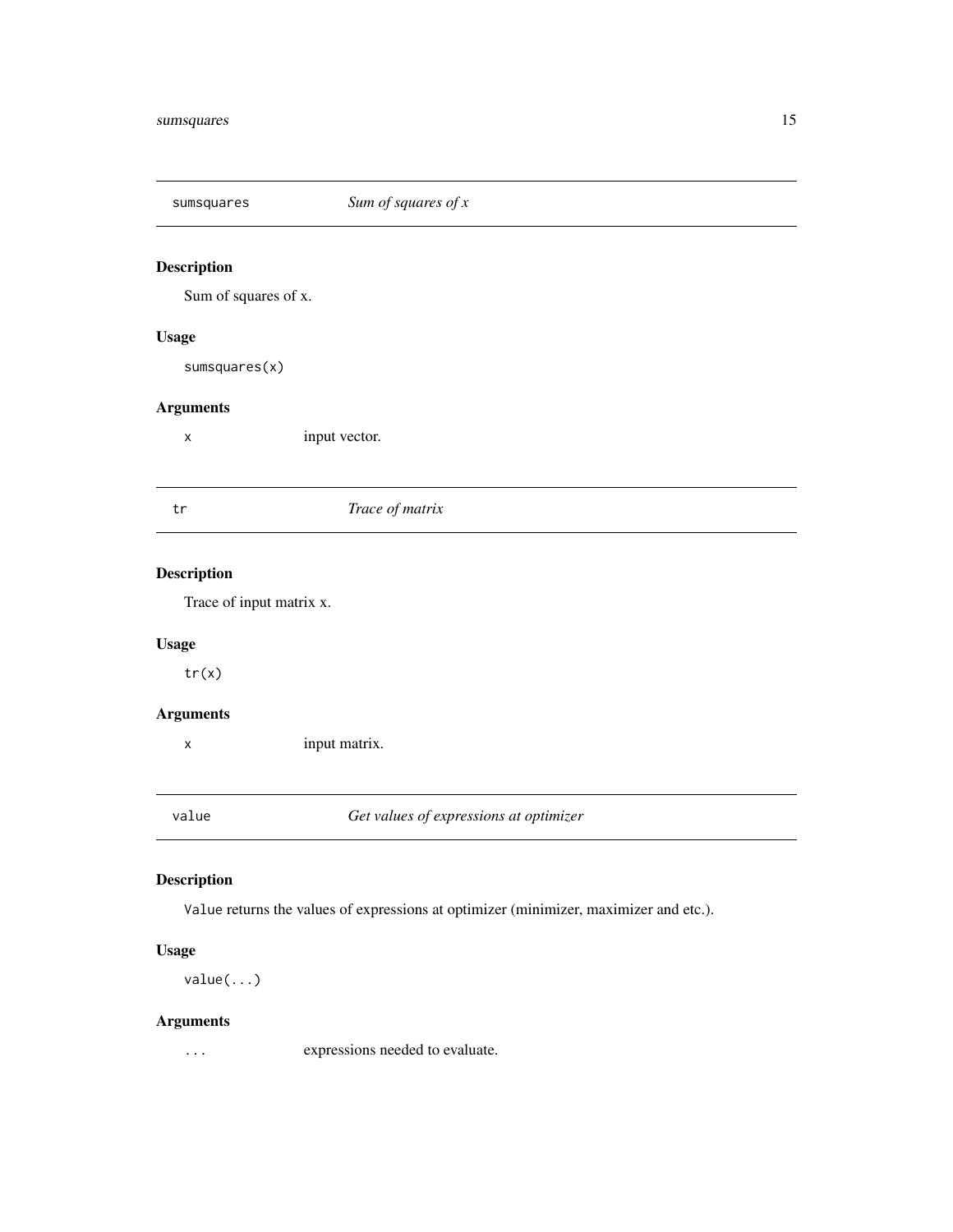#### Examples

```
## Not run:
    convex_setup()
    x <- Variable(4)
    b \leftarrow J(c(1:4))p \leftarrow \text{minimize}(\text{sum}((x - b) \land 2))cvx_optim(p)
    value(x[1] + x[2], x[3] + x[4])## End(Not run)
```
variable\_creating *Create variable for optimization problem*

#### Description

Create variable (vector, matrix, semidefinite matrix and etc.) for optimization problem.

#### Usage

```
Variable(size = 1, sign = c("None", "Positive", "Negative"))
```

```
Semidefinite(size = 1, sign = c("None", "Positive", "Negative"))
```
#### Arguments

| size | variable size.                                                               |
|------|------------------------------------------------------------------------------|
| sign | whether variable is element-wise positive, element-wise negative or neither. |

#### Examples

```
## Not run:
    convex_setup()
    x <- Variable(4)
    X \leftarrow \text{Variable}(c(4, 4), \text{sign} = \text{"Positive"}S <- Semidefinite(4)
```
<span id="page-15-0"></span>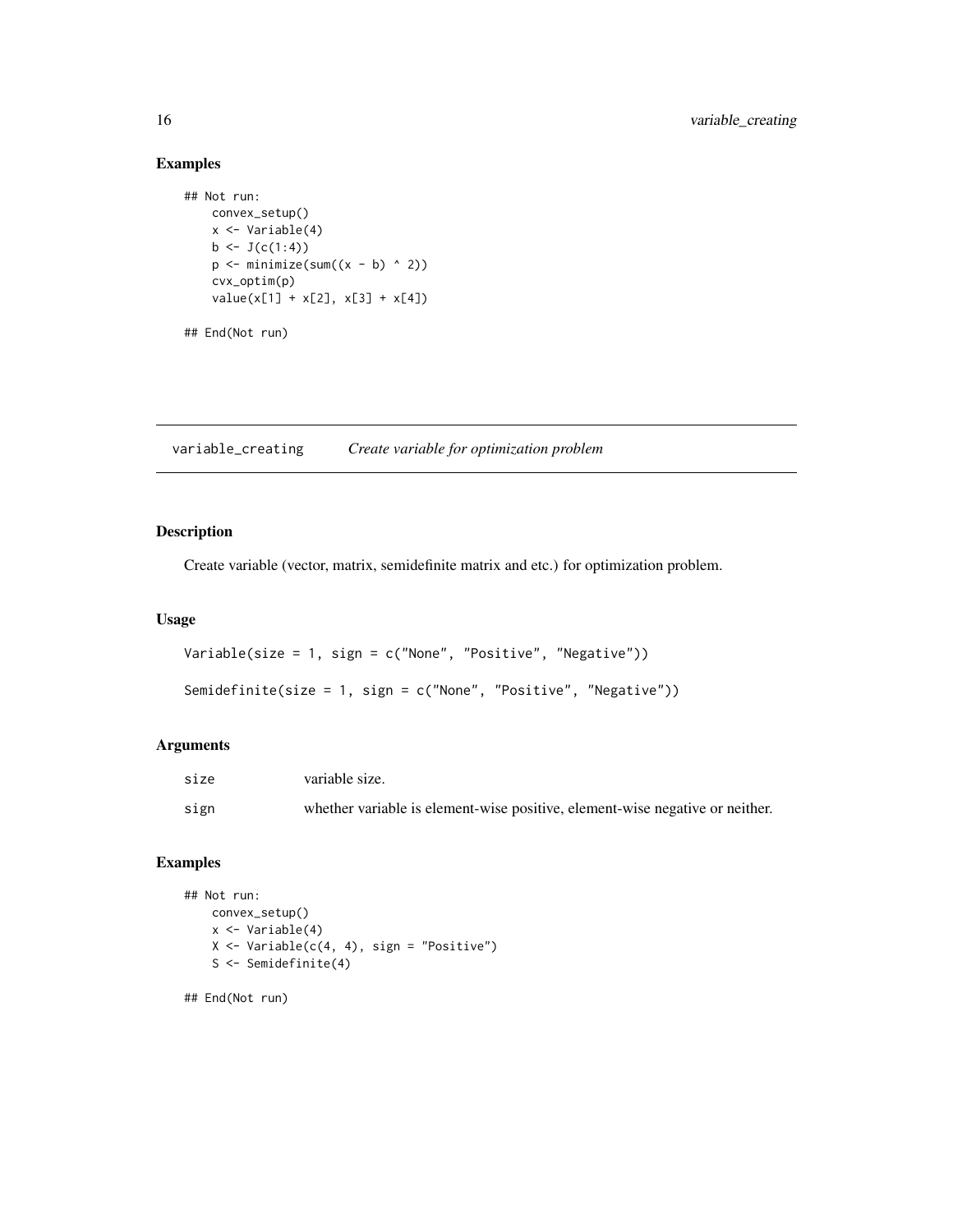<span id="page-16-0"></span>

Vector representation of input matrix x.

#### Usage

vec(x)

#### Arguments

x input matrix.

vecdot *Inner product of vector representation of two matrices*

#### Description

Inner product of vector representation of two input matrices.

#### Usage

vecdot(x, y)

#### Arguments

| input matrix, one input matrices need to be constant. |
|-------------------------------------------------------|
| input matrix, one input matrices need to be constant. |

vecnorm *p-norm of vector representation of x*

#### Description

p-norm of vector representation of x.

#### Usage

vecnorm $(x, p = 2)$ 

|     | input matrix.            |
|-----|--------------------------|
| - p | a number greater than 1. |